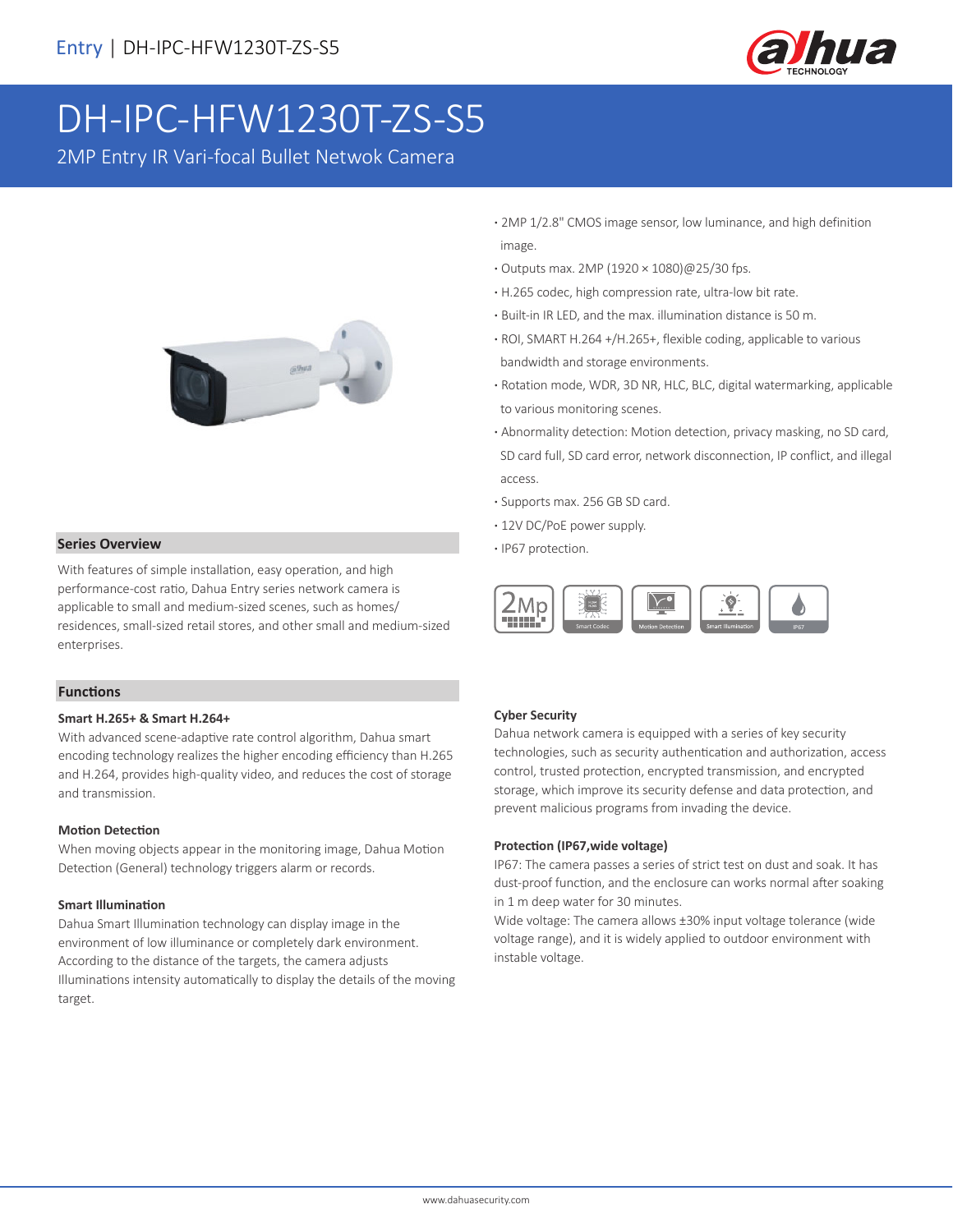## Entry | DH-IPC-HFW1230T-ZS-S5

### **Technical Specification** Camera Image Sensor 1/2.8" CMOS Max. Resolution  $1920 (H) \times 1080 (V)$ ROM 16 MB RAM 128 MB Scanning System Progressive Electronic Shutter Speed Auto/Manual 1/3 s–1/100,000 s Min. Illumination 0.008 Lux@F1.7 (Color, 30 IRE) 0.0008 Lux@F1.7 (B/W, 30 IRE) 0 Lux (Illuminator on) S/N Ratio  $>$  56 dB Illumination Distance 50 m (164.04 ft) (IR) Illuminator On/Off Control Auto; Manual Illuminator Number 2 (IR) Pan/Tilt/Rotation Range Pan: 0°–360° Tilt: 0°–90° Rotation: 0°–360° Lens Lens Type Motorized vari-focal Lens Mount  $φ14$ Focal Length 2.8 mm–12 mm Max. Aperture F1.7 Field of View Horizontal: 101°–33.5°; Vertical: 52.5°–19°; Diagonal: 125°–38.5° Iris Control Fixed Close Focus Distance 0.8 m (2.6 lb) DORI Distance Lens Detect Observe Recognize Identify W 48 m<br>(157.48 ft) 19 m (62.34 ft) 10 m ( 32.81 ft) 5m (16.40 ft)  $T = \frac{131 \text{ m}}{(420.70 \text{ f})}$ (429.79 ft) 52 m (170.60 ft) 26 m ( 85.30 ft) 13m (42.65 ft) Video Video Compression H.265; H.264; H.264B; MJPEG (Only supported by the sub stream) Smart Codec Smart H.265+; Smart H.264+ Video Frame Rate Main stream:1920 × 1080@1–25/30 fps Sub stream: 704 × 576@1–25 fps/704 × 480@1–30 fps \*The values above are the max. frame rates of each stream; for

multiple streams, the values will be subjected to the total encoding

1080p (1920 × 1080); 1.3M (1280 × 960); 720p (1280 × 720); D1 (704 × 576/704 × 480); VGA (640 × 480); CIF

capacity.

(352 × 288/352 × 240)

H.265: 12 kbps–6144 kbps

Stream Capability 2 streams

Bit Rate Control CBR/VBR

Video Bit Rate H.264: 32 kbps–6144 kbps

Day/Night Auto(ICR)/Color/B/W

Resolution

| <b>HLC</b>                | Yes                                                                                                                                                                                                         |
|---------------------------|-------------------------------------------------------------------------------------------------------------------------------------------------------------------------------------------------------------|
| <b>WDR</b>                | <b>DWDR</b>                                                                                                                                                                                                 |
| White Balance             | Auto; natural; street lamp; outdoor; manual; regional<br>custom                                                                                                                                             |
| Gain Control              | Auto; manual                                                                                                                                                                                                |
| <b>Noise Reduction</b>    | 3D NR                                                                                                                                                                                                       |
| <b>Motion Detection</b>   | OFF/ON (4 areas, rectangular)                                                                                                                                                                               |
| Region of Interest (RoI)  | Yes (4 areas)                                                                                                                                                                                               |
| <b>Smart Illumination</b> | Yes                                                                                                                                                                                                         |
| Image Rotation            | 0°/90°/180°/270° (Support 90°/270° with 1080p<br>resolution and lower)                                                                                                                                      |
| Mirror                    | Yes                                                                                                                                                                                                         |
| <b>Privacy Masking</b>    | 4 areas                                                                                                                                                                                                     |
| Alarm                     |                                                                                                                                                                                                             |
| Alarm Event               | No SD card; SD card full; SD card error; network<br>disconnection; IP conflict; illegal access; motion<br>detection; video tampering; security exception; defocus<br>detection                              |
| Network                   |                                                                                                                                                                                                             |
| Network Port              | RJ-45 (10/100 Base-T)                                                                                                                                                                                       |
| SDK and API               | Yes                                                                                                                                                                                                         |
| <b>Cyber Security</b>     | Video encryption; configuration encryption; Digest;<br>WSSE; account lockout; security logs; generation and<br>importing of X.509 certification; HTTPS; trusted boot;<br>trusted execution; trusted upgrade |
| Network Protocol          | IPv4; IPv6; HTTP; TCP; UDP; ARP; RTP; RTSP; SMTP;<br>FTP; DHCP; DNS; NTP; Multicast; DDNS                                                                                                                   |
| Interoperability          | ONVIF (Profile S/Profile T); CGI; P2P; Milestone                                                                                                                                                            |
| User/Host                 | 6                                                                                                                                                                                                           |
| Storage                   | FTP; Micro SD card (Support max. 256 G)                                                                                                                                                                     |
| Browser                   | IF<br>Chrome<br>Firefox                                                                                                                                                                                     |
| Management Software       | Smart PSS; DSS; DMSS                                                                                                                                                                                        |
| <b>Mobile Client</b>      | IOS; Android                                                                                                                                                                                                |
| Certification             |                                                                                                                                                                                                             |
| Certifications            | CE-LVD: EN62368-1<br>CE-EMC: Electromagnetic Compatibility Directive<br>2014/30/EU<br>FCC: 47 CFR FCC Part 15, Subpart B                                                                                    |
| Power                     |                                                                                                                                                                                                             |
| Power Supply              | 12V DC/PoE (802.3af)                                                                                                                                                                                        |
| Power Consumption         | Basic: 1.8W (12 V DC); 2.3W (PoE)<br>Max. (H.265 + ICR + IR intensity): 4.3 W (12V DC); 5.5 W<br>(PoE)                                                                                                      |

BLC Yes